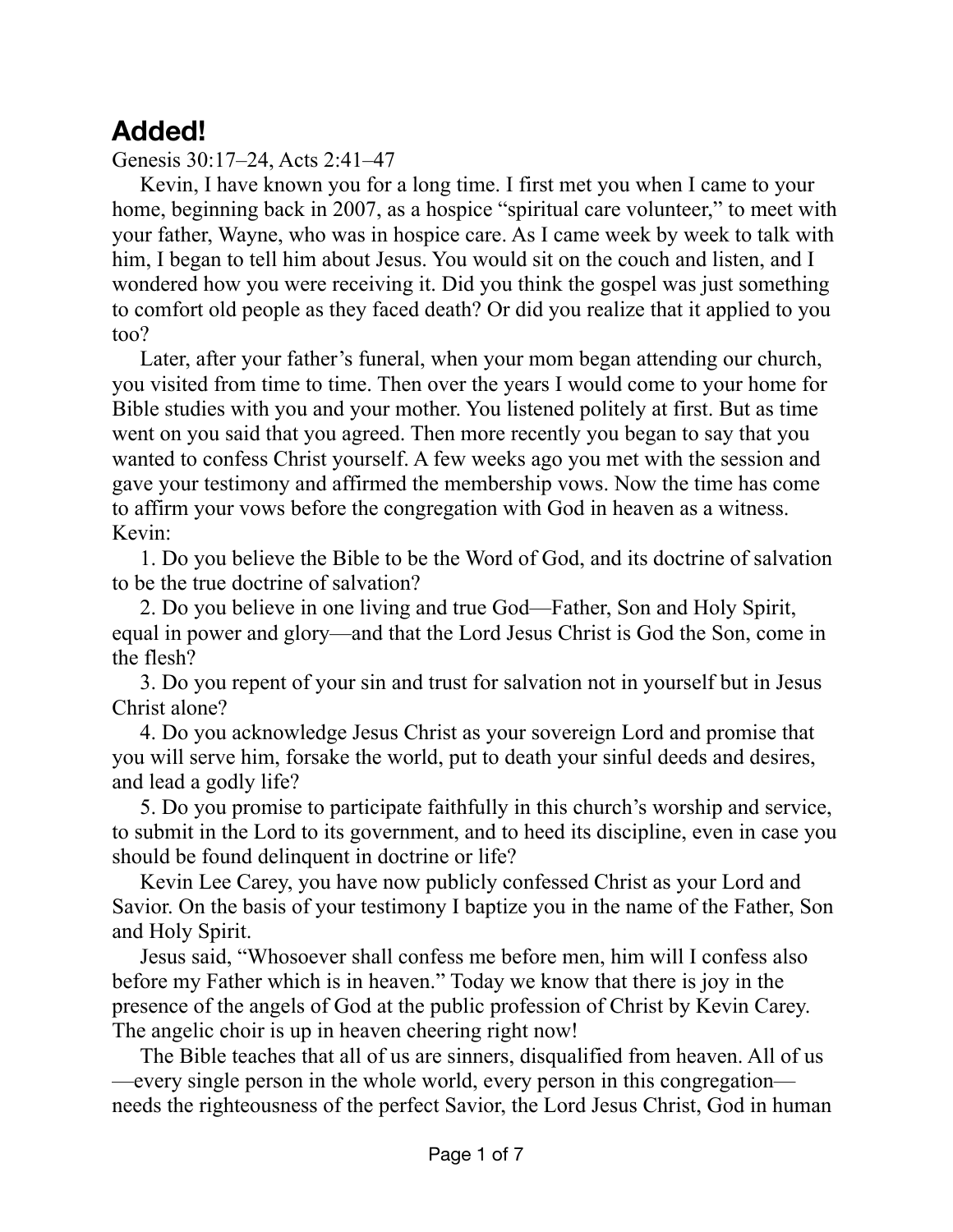flesh, to attain heaven. Every member of this church is charged to acknowledge Jesus Christ as our sovereign Lord both with the congregation and in our everyday life. Kevin, you cannot do this on your own, but God promises his Holy Spirit to help you. May his grace, mercy and peace be with you always. Amen.

The title of the message this morning is "Added!"

Years ago, when I was in elementary school, the local bank provided little cardboard folders for all the students. These held, as I remember, something like 40 quarter-dollars. There was a little slot for each one. The idea was that gradually filling up the folder with quarters would teach the students the importance of saving money. I remember the joy at sliding a quarter behind a flap until it snapped into place. With the top edge of the quarter still visible it was easy to verify the exact number of quarters in the folder. If a student added just one quarter every week, at the end of the year he or she would have \$10—actually a valuable amount in those pre-inflationary days. This sum was to be deposited in the bank, establishing a new account in the student's name, and giving him or her a sense of ownership in the economy.

I don't know how many of my classmates learned the habit of saving, but it made an impression on me. The idea was to ingrain in young people the idea of increasing wealth through the building of capital, not by going into debt—a valuable life-lesson.

What does this have to do with our text in Acts? If you were listening carefully, you heard the word "added" in our reading this morning. Just as I added a new quarter every week to my little bank folder, so we read that about three thousand newly-baptized persons were *added* to the number of the disciples. Later we read that "the Lord *added* to the church daily those who were being saved."

The word *added* is an accounting term. An accountant going over the books is very careful to differentiate between sums added and sums subtracted. If you went to the bank and told the teller to *add* the money you were depositing to an account, and the teller instead *subtracted* it from your account, you would not be happy! As a matter of fact, if the teller did that knowingly and deliberately, it would be embezzlement—theft.

We also saw the word *add* in our Old Testament text this morning. We saw two sisters, Leah and Rachel, who desperately wanted children. In both cases "God listened to them"—he heard their prayers—and they bore sons. Conception and procreation are gifts from God. "Lo, children are an heritage of the Lord: and the fruit of the womb is his reward." Children are the heritage—the gift—of the Lord of heaven, and they are to be raised in the nurture and admonition of the Lord. Parents are to bring their little ones to Jesus.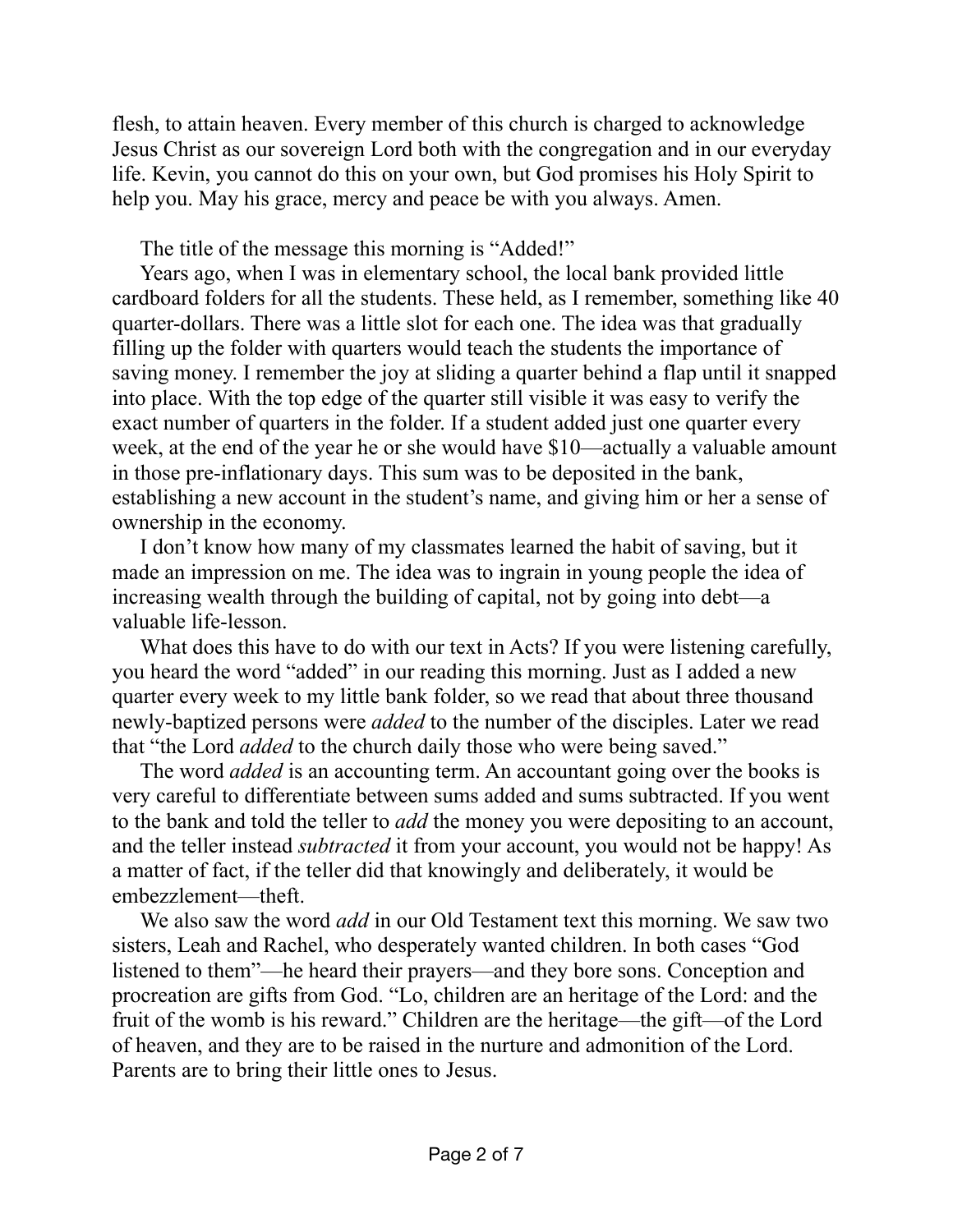But notice particularly what our Old Testament text says about Rachel: "God listened to her and opened her womb. And she conceived and bore a son, and said, 'God has taken away my reproach.' So she called his name Joseph, and said, 'The Lord shall *add* to me another son." This is a play on words in the Hebrew: Rachel called her firstborn son ףֵוסֹ י) *yōsēf*, Joseph), for the Lord would ףֵסֹ י) *yōsēf*, that is, *add* to her) another son. In Hebrew the name Joseph sounds exactly like the word for *may he add*. Rachel took the birth of her son, Joseph, to be a promise that God would add to her, who had been childless for so long, another son. This later came to pass upon the birth of her second son, Benjamin. Years later, after Joseph had been sold by his brothers into slavery in Egypt, Joseph, now governor over all the land of Egypt, told his brothers that they would see his face no more until they brought their brother Benjamin with them.

But notice the word "add": "The Lord shall *add* to me another son." In the Greek translation of the Old Testament that was made about 200 years before Christ, the word is precisely the same as the word used twice in our New Testament text. On the day of Pentecost, after the apostle Peter preached, there were a lot of people who believed. That day three thousand newly-baptized persons were *added* to the number of the disciples. Later we read that "the Lord *added* to the church daily those who were being saved." So this word *add* is an important word in our text.

Remember, the word *add* is an accounting term. The Greek word translated *add* literally means *place toward*. A wise person exercising discipline can *place* a sum of money in a special envelope or bank account every paycheck, to go *toward* the purchase of a big-ticket item. Paying cash instead of taking on debt can save hundreds or even thousands of dollars on the purchase price. It does take discipline —what my dad used to call "postponed pleasure"—but in the long run it is worth it.

All of us should learn the spiritual discipline of tithing 10% of our income giving it to God as an expression of gratitude for his provision and blessings; saving another 10% as wise stewards, then living off the rest: 80%. God doesn't want his people living from paycheck to paycheck—or worse, dependent on "payday loans" with their exorbitant interest, just barely scraping by. If we learn to *save* for the future, cutting present expenses and living on 80% of our income while tithing and adding regularly to our nest-egg and old-age funds, then we will do so much better in the long run. God promises to supply all our needs.

But for the moment, focus on the word *add*. Believers were "added" to the visible church—the church in Jerusalem, under the oversight of the apostles and elders. Implied in this is a confession of faith and taking of vows.

*Add* is only three letters long in English, but it is an important word. Think of how it is used the the New Testament. In addition to the two uses in our text today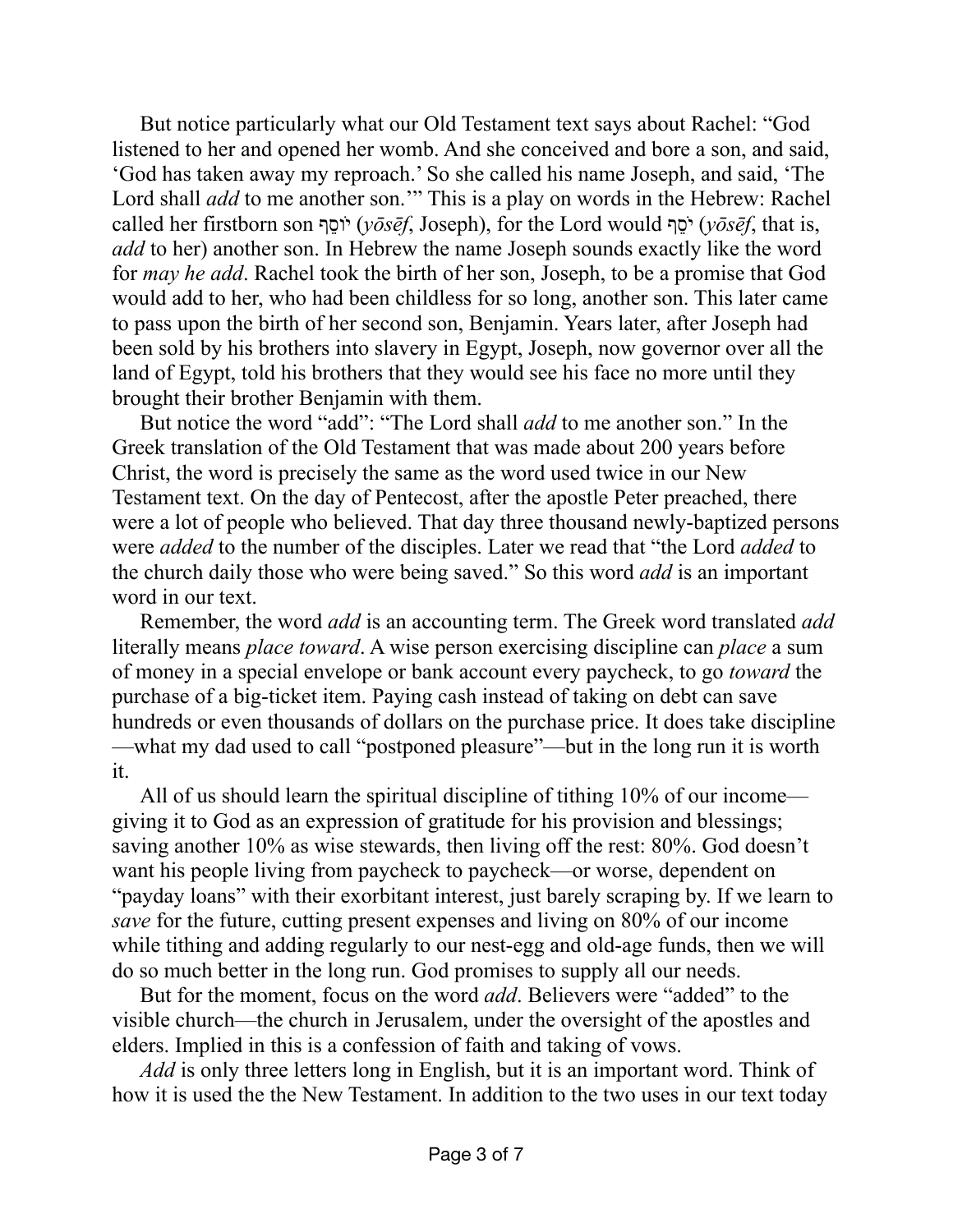consider these:*"*Seek ye first the kingdom of God, and his righteousness; and all these things shall be *added* unto you" (Matt. 6:33). If we make the kingdom of God our highest priority, God will add to us material blessings as well. "And believers were the more *added* to the Lord, multitudes both of men and women" (Acts 5:14). "… and much people was *added* unto the Lord" (Acts 11:24). As the message of Christ went out, God regenerated lost souls and gave them faith to believe; these new believers were then added to the church. In each case it shows that a thing (the necessities of life, Matt. 6:33) or people were joined to something else so as to increase the size, number, or amount.

So God is the God who *adds*, whether it's children (in the case of Rachel), or new converts added to the church, or material blessings (in the case of Christians who make God's kingdom their priority). It was God, through my parents, who provided the quarters long ago for me to fill up the little cardboard banking folder.

It is God who adds; his adding is his blessing. The God who created the world and all things in it at the beginning adds blessing upon blessing for his believing people. In Malachi he says, "'Bring all the tithes into the storehouse, that there may be food in My house, and try Me now in this,' says the Lord of hosts, 'If I will not open for you the windows of heaven and pour out for you such blessing that there will not be room enough to receive it." Yes, this is the way God blesses. He keeps adding and adding and adding, blessing upon blessing. He is a good God. "Praise God, from whom all blessings flow"!

But particularly for today, it is God who adds to his church. We saw this this very morning as we witnessed an adult baptism. Kevin Lee Cary, whose heart was changed by the sovereign working of God, was added to the church. The church increased in size as a result. The church is now stronger; it has gained influence and strength. As Kevin's witness is added to that of the rest of the body, it will make more of an impact in this world. This is all part of God's perfect plan.

In Scripture, those who confess Christ as Savior and Lord are baptized and added to the church. We see this in our text this morning where those who gladly received Peter's preaching were baptized; and that day about three thousand souls were *added* to them. Three thousand! That's a considerable number. That's a lot of people who confessed Christ, that's a lot of confessions of faith for the church elders to hear. That's a lot of baptisms. That's a lot more baptisms than any one man could perform in one day. That's a *lot* of growth for a church—to go from 120 members to 3,120 members in one day. That's 2,500% growth! If we had an investment that grew by 2,500% in one day, we'd be fantastically rich! Jeff Bezos's wealth is said to have grown by over 40% during the pandemic scare, when people started to have most of their purchases delivered by Amazon instead of getting in their car and going to local stores. But 2,500% far eclipses Jeff Bezos's measly 40%! That's tremendous growth by any measure. God added and added and added.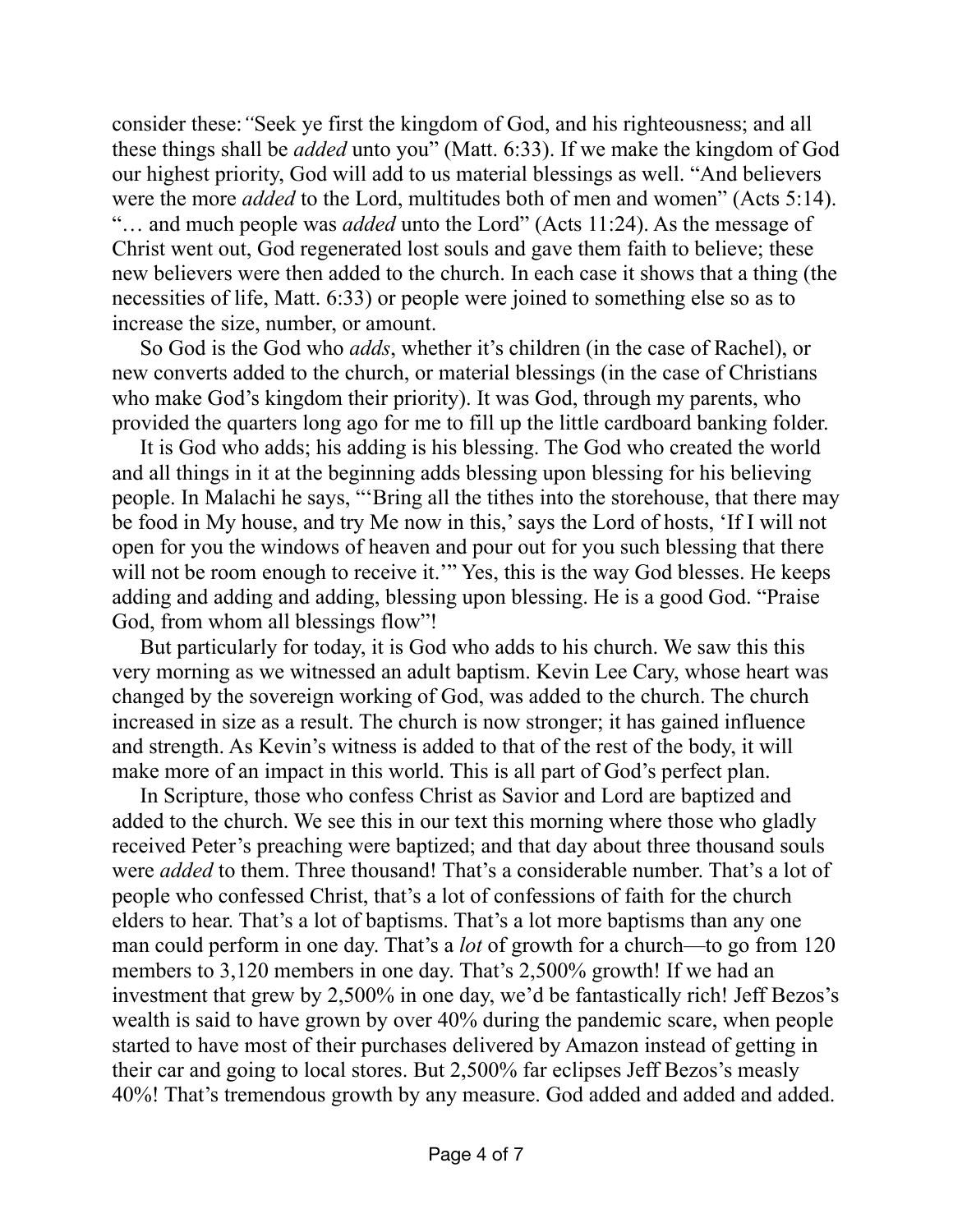The apostles provided teaching and spiritual leadership, but they couldn't do it alone. That is why the church eventually had to ordain deacons, to help with the work.

One commentator observed that the conversion of such a large number on the day of Pentecost was a greater work than the feeding of five thousand with a few loaves and fishes. Jesus had said, "Most assuredly, I say to you, he who believes in Me, the works that I do he will do also; and *greater works than these* he will do, because I go to My Father." Now, on the day of Pentecost, this prophecy began to be fulfilled. This could only be fulfilled by the mighty power of the Holy Spirit changing men's hearts. Think of how difficult this was.

The Bible teaches that because of our forefather Adam's fall, all people by nature are spiritually dead. "As in Adam all die" (1 Cor. 15:22). Here were people who were spiritually dead who were brought to life by the power of the gospel. God promises that his word, that goes forth from his mouth and the mouths of his preachers, will not return to him void—empty, fruitless—but will accomplish its purpose; it shall prosper in the thing for which he sends it (Isa. 55:11).

When the natural man hears the gospel, he closes his ears to it. He doesn't want to hear it. He doesn't want to be reminded of his sin. He doesn't want to hear of a the holiness of God. He doesn't want to hear that sinners cannot enter heaven. He doesn't want to hear that unless he measures up to the perfection of God himself, he will spend eternity in the lake of fire.

The Jews and converts to Judaism on the day of Pentecost didn't want to be reminded that their rejection of Jesus of Nazareth as the Son of God and the Israel's Messiah was a grievous sin in the sight of the God of heaven. Peter's proclamation of the resurrection of the Christ from the dead after being in the tomb for three days and nights was proof that of God's approval, that his ascension into heaven where he sits at the right hand of the father was proof that God would ultimately make his enemies his footstool. They were particularly offended at Peter's declaration, "Therefore let all the house of Israel know assuredly that God has made this Jesus, whom you crucified, both Lord and Christ." Here was the indictment against them: the Jesus who was rejected by the Jews, whom they had crucified and slain, is the Lord of glory, the Lord, the Messiah. Their rejection of him would seal their eternal doom. Was there any hope for them? Instinctively they cried out, "Men and brethren, what shall we do?" Peter answered, "Repent, and let every one of you be baptized in the name of Jesus Christ for the remission of sins; and you shall receive the gift of the Holy Spirit." Here in a nutshell was the gospel, the promise of God unto salvation. Here was the lifeline, if they would reach out and take hold of it. Here, in just a few words, is man's only hope. There is forgiveness with the Lord. He is the God who forgives iniquities through the death of his Son. Peter's sermon was effectual through the power of Christ's Holy Spirit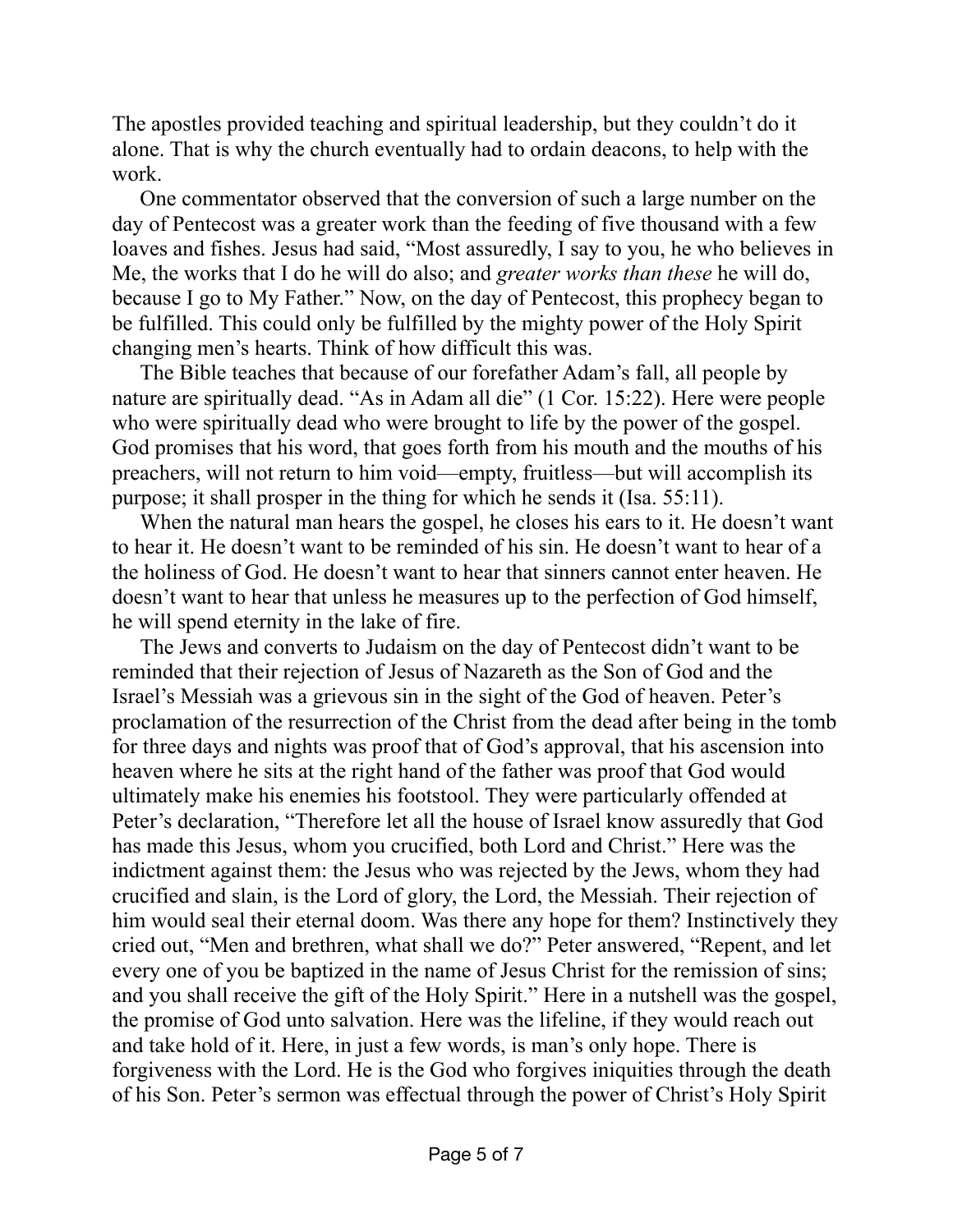blessing the word. Our text tells us that on that day "those who gladly received his word were baptized; and that day about three thousand souls were added." What were they added to? Why, to the church, the Jerusalem church, the visible church. As one commentator put it, "Those who are joined to Christ, ought to join themselves to the disciples of Christ, and be united with them: when we take God for our God, we must take his people for our people." His words are reminiscent of Ruth's to her mother-in-law, Naomi: "Entreat me not to leave you, or to turn back from following after you; for wherever you go, I will go; and wherever you lodge, I will lodge; your people shall be my people, and your God, my God." This is what the Christian says who professes his faith in Christ before God and his people. He is saying, as Kevin said this morning, "I acknowledge Jesus Christ as my sovereign Lord. I promise that I will serve him, forsake the world, put to death my sinful desires, and lead a godly life. I promise to participate faithfully in this church's worship and service, to submit in the Lord to its government, and to heed its discipline." Kevin was saying in essence, "God's people will be my people, and their God, my God. This is my choice." Kevin received Christian baptism and was received into the Christian church. He was *added* to the church.

And though Kevin was received by the session and baptized by the pastor, he was really added and incorporated into the church by the sovereign work of God's Holy Spirit. Only the Holy Spirit of God can regenerate a spiritually-dead sinner. Only the Spirit of God can add to the church those whom he sovereignly saves. This was what was happening in Acts 2:47: "the Lord added to the church daily those who were being saved."

Jesus promised, "*I* will build my church; and the gates of hell shall not prevail against it." This is the word of him whose very name is "the truth," who says, "Heaven and earth shall pass away, but my words shall not pass away."

The mainstream media relish foretelling the demise of the church. Back in the 60s and 70s there was a highly-publicized resurgence of Nietzsche's "God is dead" theology: the Enlightenment had killed the God of the Bible. The Easter, 1966, issue of *Time* shocked the public with the provocative question—in huge red type against a black background—"Is God Dead?" Almost every year since, a major newsmagazine will run a story questioning whether the Jesus of the Bible even existed.

This past week I read an article asserting that the people who run the State have control of the money supply, the economy, the education system, and the media. They're replacing traditional religion, as well, with what amounts to a new secular religion. Christianity is on its way out. It's already dead in Europe and is hanging on in the US only among the lower classes. The elite no longer believe in traditional religion. This itself is an elitist, secular-humanist perspective, but it is at